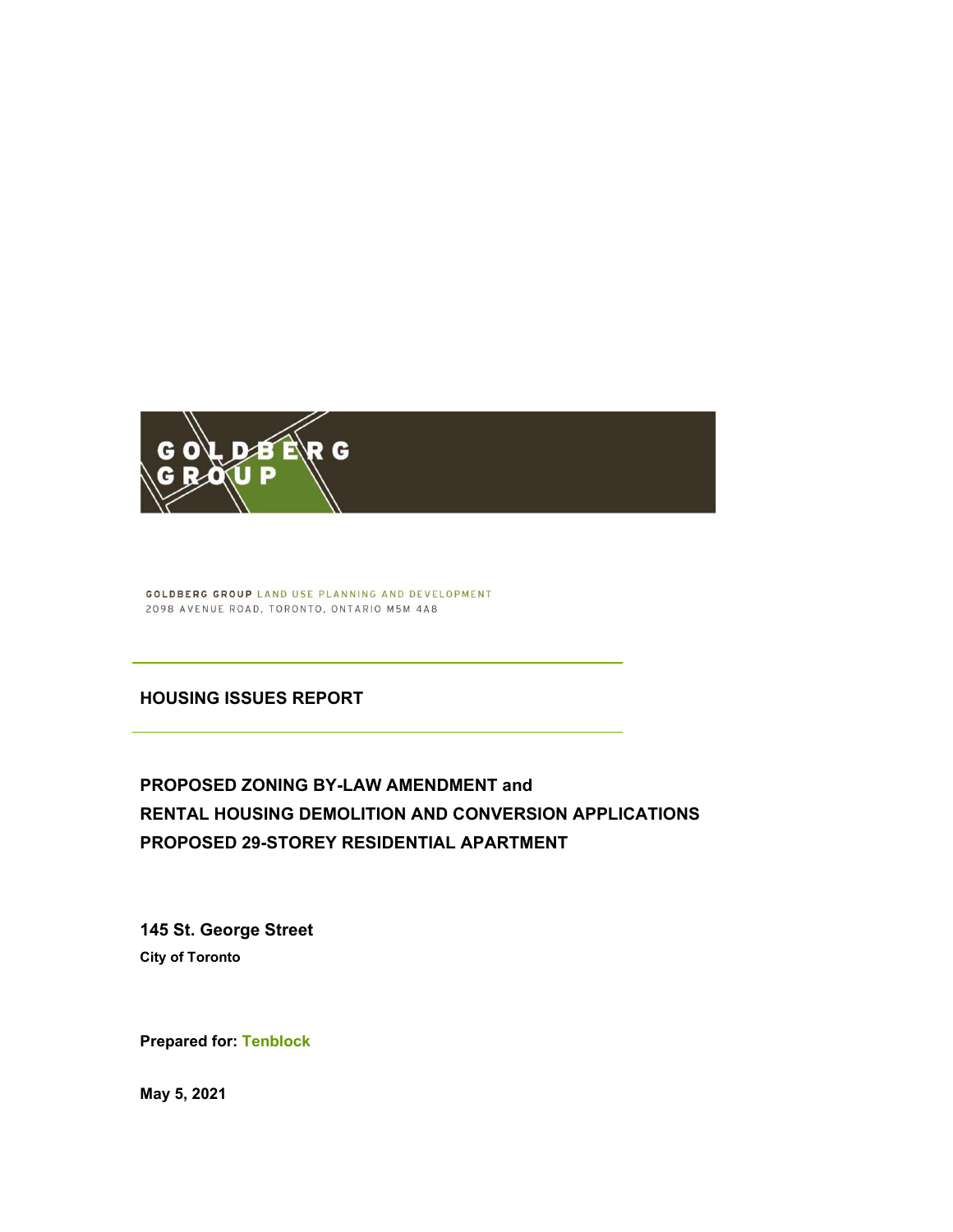#### **TABLE OF CONTENTS**

**Page** 

| 1.0 |                                                                                                    | <b>Introduction</b>     |                                                                                                                                                                                                                                                                      | 1                                  |  |
|-----|----------------------------------------------------------------------------------------------------|-------------------------|----------------------------------------------------------------------------------------------------------------------------------------------------------------------------------------------------------------------------------------------------------------------|------------------------------------|--|
| 2.0 | Location and Description of the Subject Site and Proposal                                          |                         |                                                                                                                                                                                                                                                                      |                                    |  |
|     | 2.1<br>2.2                                                                                         |                         | <b>Location of the Subject Site</b><br><b>Description of the Proposal</b>                                                                                                                                                                                            | $\boldsymbol{2}$<br>$\overline{3}$ |  |
| 3.0 | 3.1<br>3.2                                                                                         |                         | Description of Existing Building & Rent Classification<br><b>Existing Building and Rental Units</b><br><b>Rent Classification</b>                                                                                                                                    | 4<br>4<br>5                        |  |
| 4.0 | The Proposal & Rental Replacement<br><b>The Proposal</b><br>4.1<br><b>Replacement Units</b><br>4.2 |                         |                                                                                                                                                                                                                                                                      |                                    |  |
| 5.0 | <b>Policy Context</b>                                                                              |                         |                                                                                                                                                                                                                                                                      |                                    |  |
|     | 5.1                                                                                                | 5.1.1<br>5.1.2<br>5.1.3 | Provincial Policy Statement 2020 (PPS) & Growth Plan for the Greater<br>Golden Horseshoe 2020 (Growth Plan)<br><b>Provincial Policy Statement 2020 (PPS)</b><br>Growth Plan for the Greater Golden Horseshoe (Growth Plan)<br>Summary of The PPS and the Growth Plan | 9<br>9<br>10<br>11                 |  |
|     | 5.2                                                                                                | 5.2.1<br>5.2.2          | City of Toronto Official Plan (City OP)<br><b>Housing Policies - City OP</b><br>The Downtown Secondary Plan                                                                                                                                                          | $12 \,$<br>12<br>14                |  |
|     | 5.3<br>Municipal Code Chapter 667 – Residential Rental Property Demolition<br>and Conversion       |                         |                                                                                                                                                                                                                                                                      | 16                                 |  |
| 6.0 | <b>Overall Conclusions</b>                                                                         |                         |                                                                                                                                                                                                                                                                      |                                    |  |

### **LIST OF APPENDICES**

**Appendix A – Ground floor and 8th Floor Amenity Plan**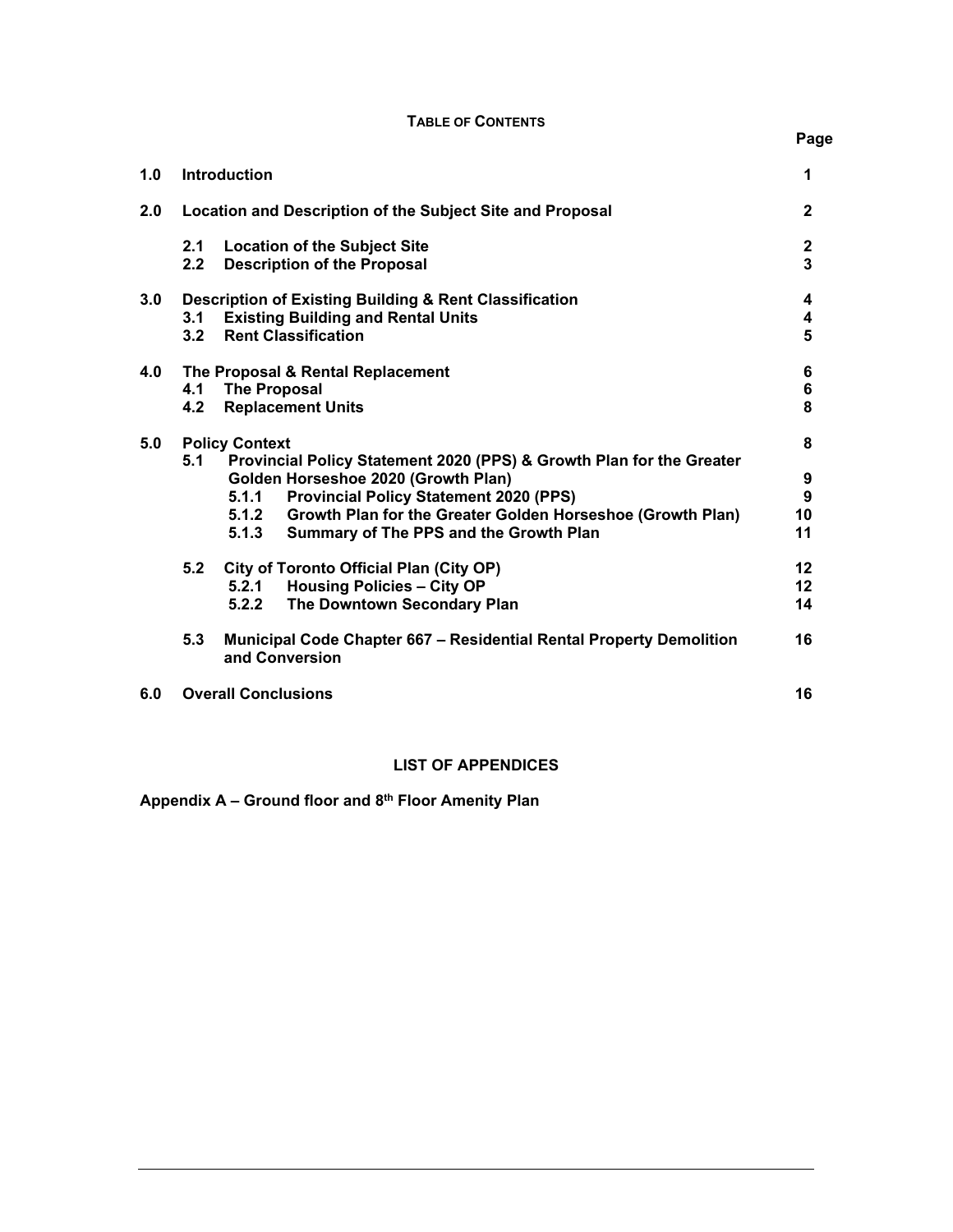#### **1.0 Introduction**

Goldberg Group has been retained by Tenblock to prepare this Housing Issues Report (HIR) in support of an application to amend the City of Toronto Zoning By-laws with respect to the lands located on the northeast corner of St. George Street and Prince Arthur Avenue, municipally known as 145 St. George Street ("subject site") (**Figure 1)** to redevelop the subject site with a 29-storey residential building on the subject site. A Rental Housing Demolition (RHD) application is being filed concurrently with the Zoning By-law Amendment (ZBA) application seeking authorization for the demolition of the existing building.

The subject site is currently occupied by a 12-storey residential building constructed in 1959, with a total site area of 2,276.0  $m<sup>2</sup>$  (0.22 ha/0.56 ac). The subject site is located approximately 60 m from the St. George subway station and 140 m from Bloor Street West. The existing building contains a total of 130 existing rental dwelling units. The application proposes the redevelopment of the subject site with a 29-storey residential apartment building that includes an at-grade Privately Owned Publicly Accessible (POPS), 7 storey base building with tower above, and 341 dwelling units. Of the proposed units, a total of 130 rental replacement units are included, which represents full replacement of existing dwelling units in accordance with City policies. The proposed redevelopment will be integrated with the surrounding area context and provide overall enhancement to the public realm at this prominent corner location.

Section 111 of the City of Toronto Act provides authority to the City to protect rental housing stock within the city. The provisions set out in that Section prohibit demolition and conversion of any rental housing on sites that contain six or more dwelling units, unless a permit has been issued under Municipal Code- Chapter 667. Given that the subject proposal will result in the demolition of the existing building containing a total of 130 dwelling units of rental tenure, this HIR is required to examine the existing rental dwelling units on the subject site and evaluates the proposal against Section 111 – City of Toronto Act, Municipal Code – Chapter 667, the 2020 Provincial Policy Statement (PPS), the Growth Plan for the Greater Golden Horseshoe 2020 (Growth Plan), and the applicable City of Toronto Official Plan (City OP) Housing policies, including Policy 3.2.1.5 and 3.2.1.6.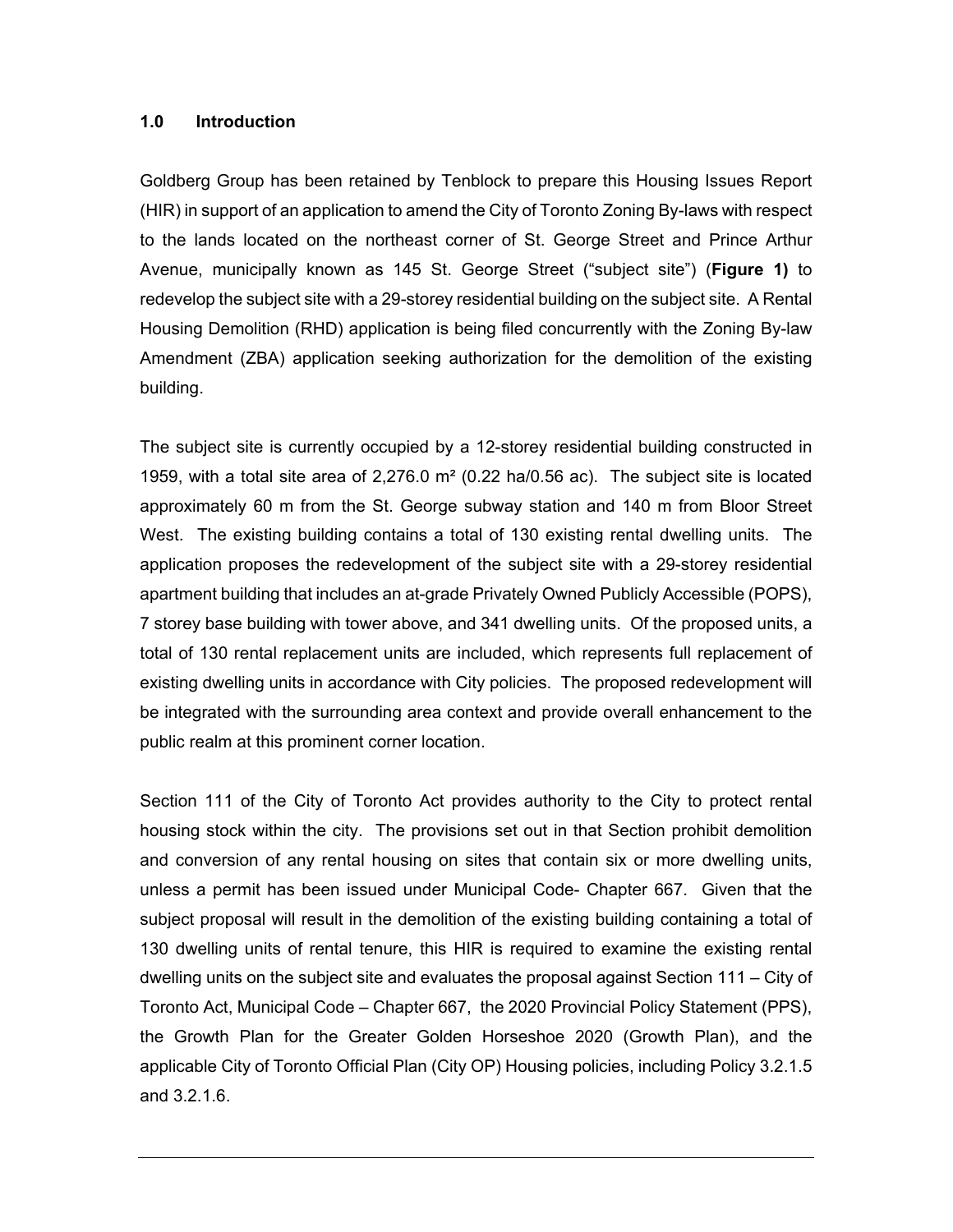Generally, the following program is proposed by the applicant to address the rental housing replacement on the subject site:

- Of the 130 units to be demolished, 49 units are classified as "affordable" rent category and 73 units are in the "mid-range" rent category, 7 units are currently vacant, and 1 unit is occupied subject to an employment agreement and is not a tenancy. The existing 130 rental units will be wholly replaced with comparable units;
- Replacement rental units will be new, modern, and contain additional amenities not currently included in the existing building;
- In addition to in-suite improvements for replacement units, the new residential building will include common indoor and outdoor amenity areas, pet amenities, and secure bike storage areas, and a POPS;
- A Public Consultation Strategy has been prepared by Bousfields Inc. and it will further detail the information session with existing tenants after the initial submission, tenant communications and an online website to facilitate communication with tenants.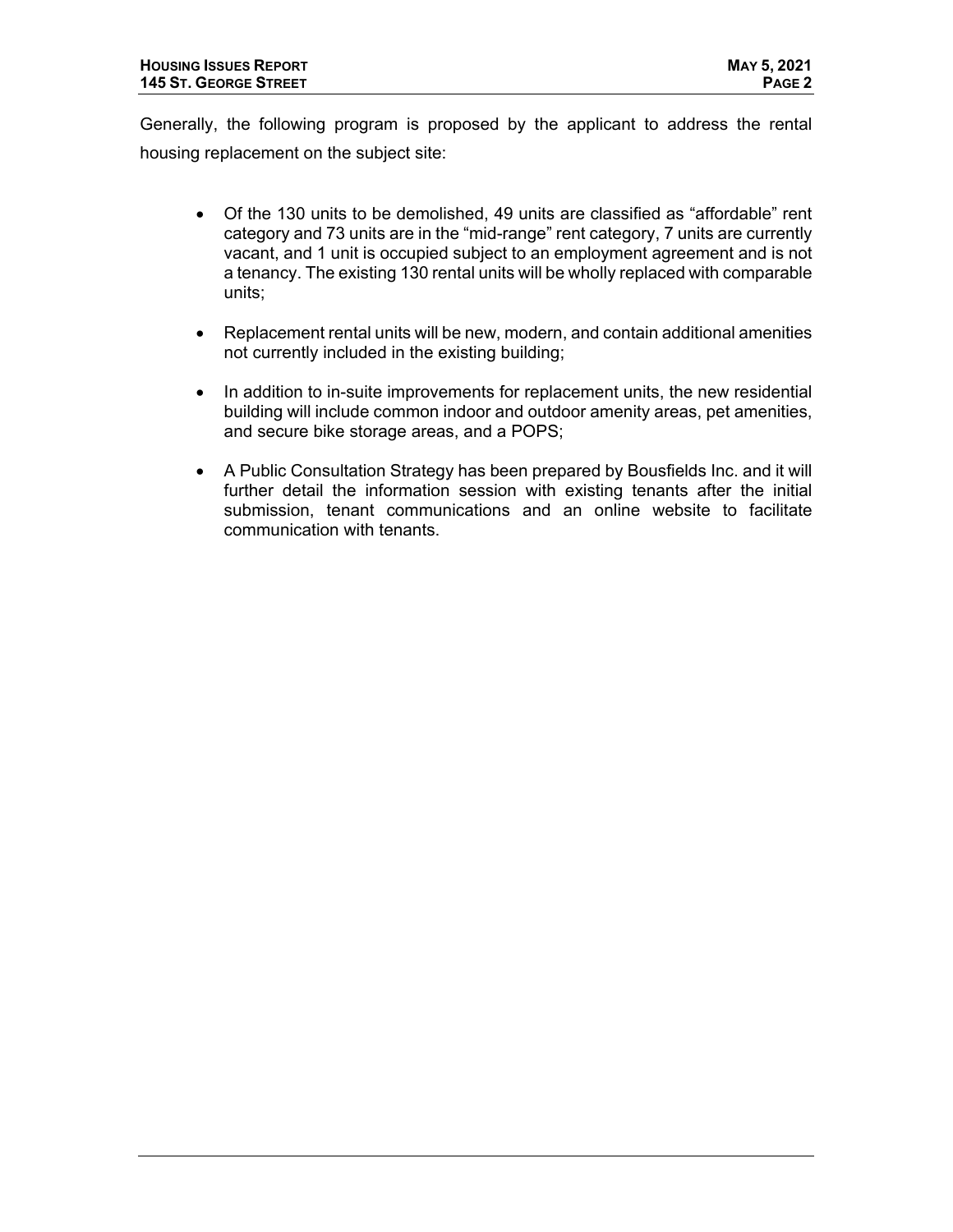#### **2.0 Location and Description of the Subject Site**

The subject site is located on the north-east corner of St. George Street and Prince Arthur Avenue **(Figure 1).** The subject site is legally described as Lot 25, and Part of Lot 26 of Registered Plan 578 and Part of Lots 1, 2 & 3 of Registered Plan 25E, City of Toronto. The subject site is a rectangular shaped parcel.



#### **Figure 1 – Location of Subject Site**

Subject Site (145 St. George St):

The subject site is approximately  $2,276.0$  m<sup>2</sup> (0.22 ha/0.56 ac) in size and has approximately 34.7 m of frontage on St. George Street and approximately 65.5 m of frontage along Prince George Avenue**.** Resident vehicular parking is located in a onelevel underground parking structure, accessible from a driveway at the eastern limit of the Prince Arthur Avenue frontage. An additional driveway is located off to/from St. George Street accessing surface visitor parking for the site. There is currently no on-site common outdoor/indoor amenity for the use of residents.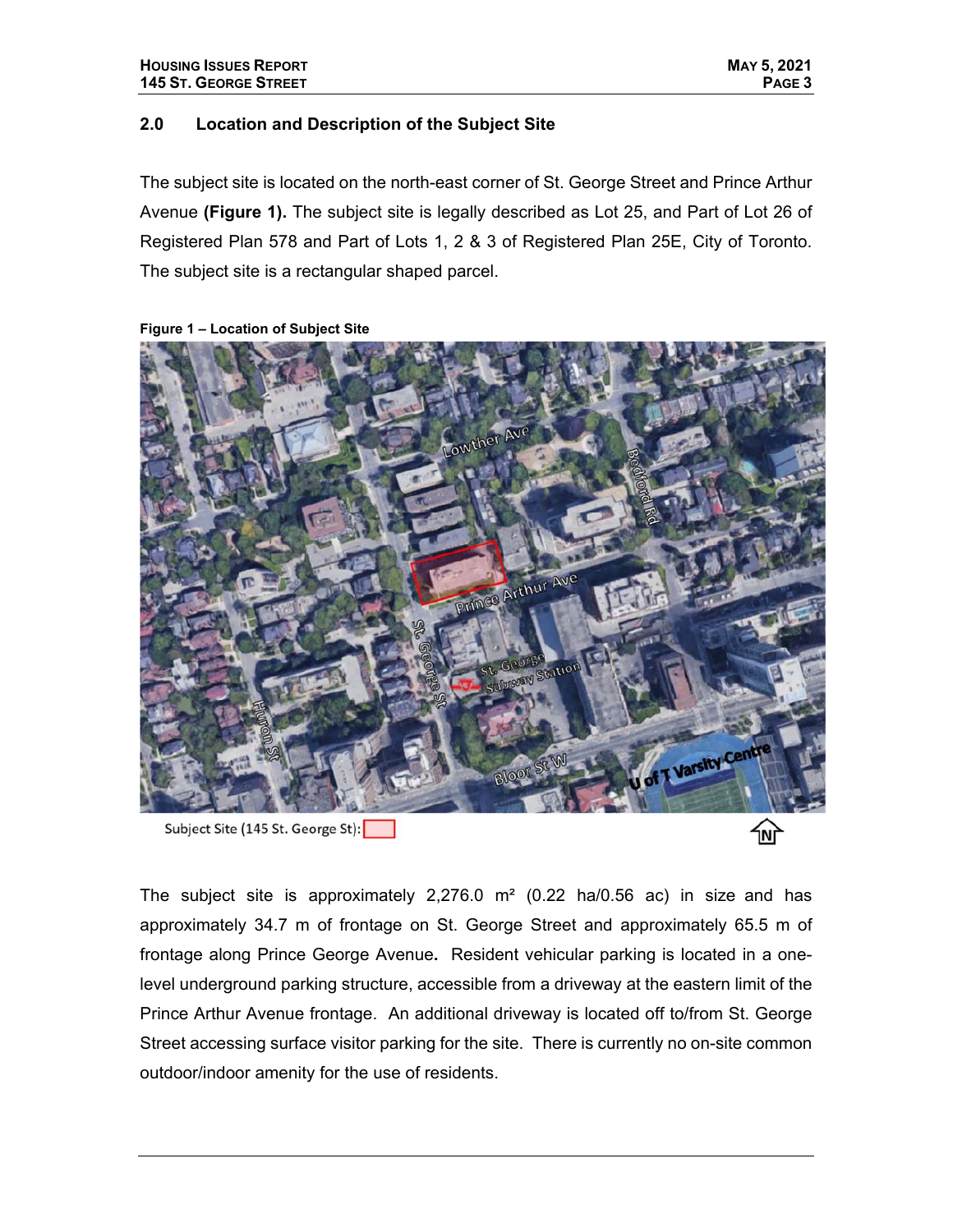The subject site is approximately 60 m from St. George subway station, which is an interchange station on both Line 1 (Yonge-University-Spadina Line) and Line 2 (Bloor-Danforth), providing servicing in all directions. This location places the subject site in a Major Transit Station Area (MTSA) that is in extremely close proximity to rapid transit infrastructure supported by proposed intensification of this site. It also sits approximately 300 m from Spadina Station and 500 m from Museum Station and is within those MTSAs.

## **3.0 Description of Existing Building & Rent Classification**

### **3.1 Existing Building and Rental Units**

The existing 12 storey residential building contains a total of 130 existing rental dwelling units, which consists of 72 bachelor units, 45 one-bedroom units, 13 two-bedroom units. As of May 5, 2021, a total of 122 dwelling units are occupied, 7 are vacant and 1 is occupied subject to an employment agreement and is not a tenancy. In coordination with City staff, the appropriate course of action will be determined in how to address the rent classification of the vacant and employee-occupied dwelling units.

The rental unit distribution by unit type and average unit sizes are detailed in Table 1:

| <b>Unit Type</b> | No. of       | <b>Average Size</b> | <b>Average Size</b> |
|------------------|--------------|---------------------|---------------------|
|                  | <b>Units</b> | (m <sup>2</sup> )   | (f t <sup>2</sup> ) |
| <b>Bachelor</b>  | 72           | 40.8                | 439                 |
| 1-Bedroom        | 45           | 64.7                | 696                 |
| 2-Bedroom        | 13           | 76.0                | 818                 |

**Table 1 – Average Rental Unit Size (m²/sf)** 

The existing dwelling units are shown in Floor Plans that will be provided directly to Housing staff in a confidential attachment

There is currently a supply of 60 parking spaces within the existing underground parking level, with a total of 24 parking spaces being leased to tenants of the existing building. Parking is leased to tenants and paid in addition to monthly rent fees. An additional thirteen (13) surface parking spaces are located along the north portion of the existing building for visitor parking use on a "pay-per-use" basis.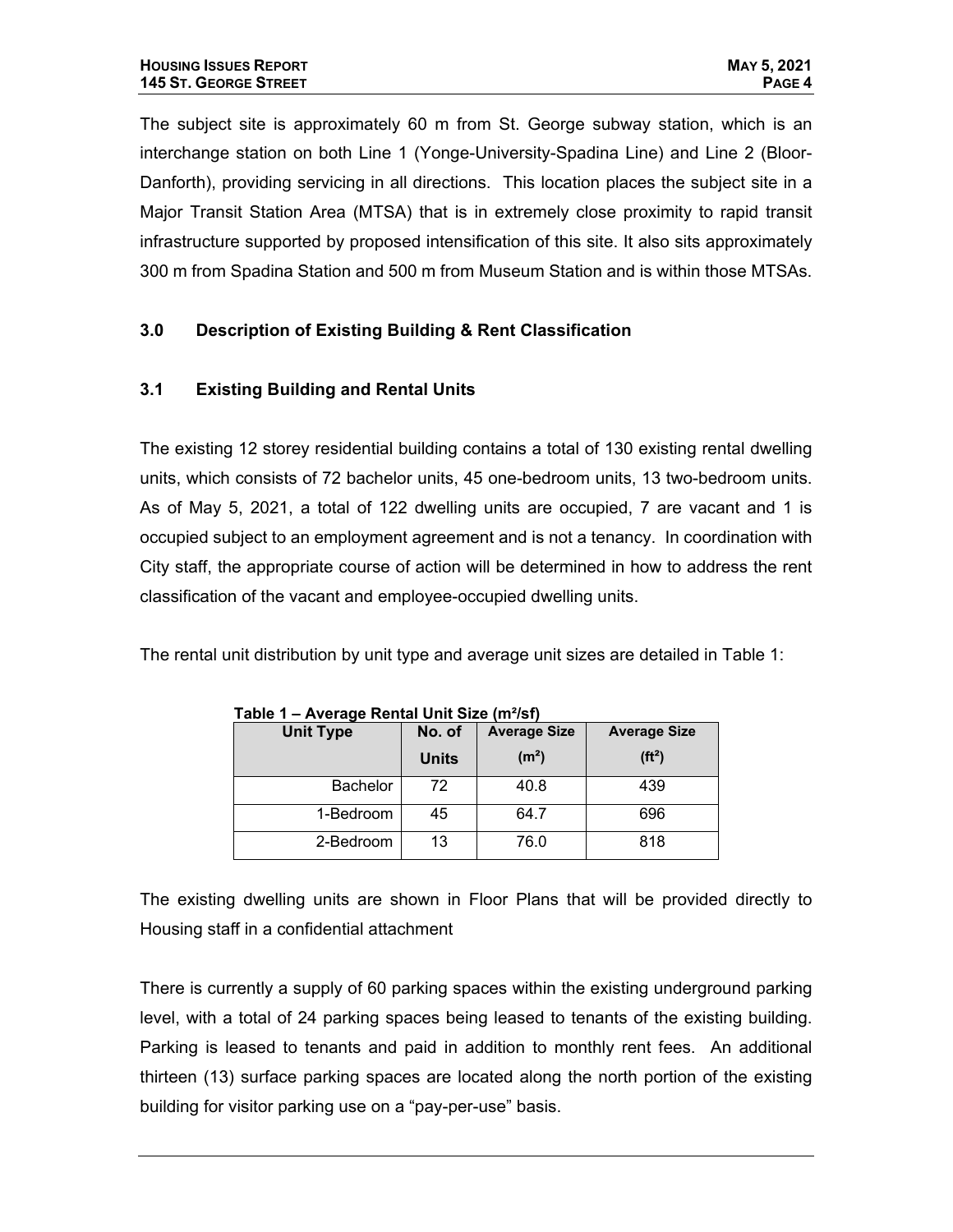Heating for all units is building controlled by way of centralized radiator/boiler system and there are no individual in-suite controls. The existing building is not equipped with central cooling or air conditioning systems. The existing building does not provide any common indoor or outdoor amenity spaces for residential use. The building contains a centralized laundry room in the basement level, equipped with four (4) washing machines and four (4) dryers that are smart-card operated.

### **3.2 Rent Classification**

Based on the May 2021 rent roll, of the 130 existing rental units, forty-nine (49) of these dwelling units fall within the "affordable rent" category and seventy- three (73) dwelling unit falls within the "mid-range" category.There are no dwelling units classified in the "high-end" category. Within the unit mix, there are currently six (6) vacant bachelor dwelling units, one (1) vacant 1-bedroom unit, and one (1) unit occupied subject to an employment agreement that is not a tenancy. The owner will work with City Staff in the processing of this application, to determine the appropriate course of action to address these eight (8) dwellings units.

The details of the rental units and rent classifications will be reviewed through consultation with City of Toronto Housing staff. The rent includes heating, water, and hydro but excludes parking, cable and internet. The cost of rented parking spaces is additional to monthly rent in all cases and parking spaces are leased to tenants on an individual basis. For the purposes of rent classification, the fees levied for parking have been excluded from the base rent for each tenant.

| Table 2 - 2021 Average Rent Thresholds |                        |                       |  |  |  |  |
|----------------------------------------|------------------------|-----------------------|--|--|--|--|
| <b>Unit Type</b>                       | <b>Affordable Rent</b> | <b>Mid-Range Rent</b> |  |  |  |  |
| <b>Bachelor</b>                        | \$1,211 or less        | \$1,212 to \$1,816    |  |  |  |  |
| 1-Bedroom Apartment                    | \$1,431 or less        | \$1,432 to \$2,146    |  |  |  |  |
| 2-Bedroom Apartment                    | \$1,661 or less        | \$1,662 to \$2,491    |  |  |  |  |

**Table 2** illustrates the 2021 Average Rent Thresholds as follows:

Detailed information on each rental unit concerning the number of bedrooms, floor area, monthly rent, and rent classification will be provided directly to Housing staff in a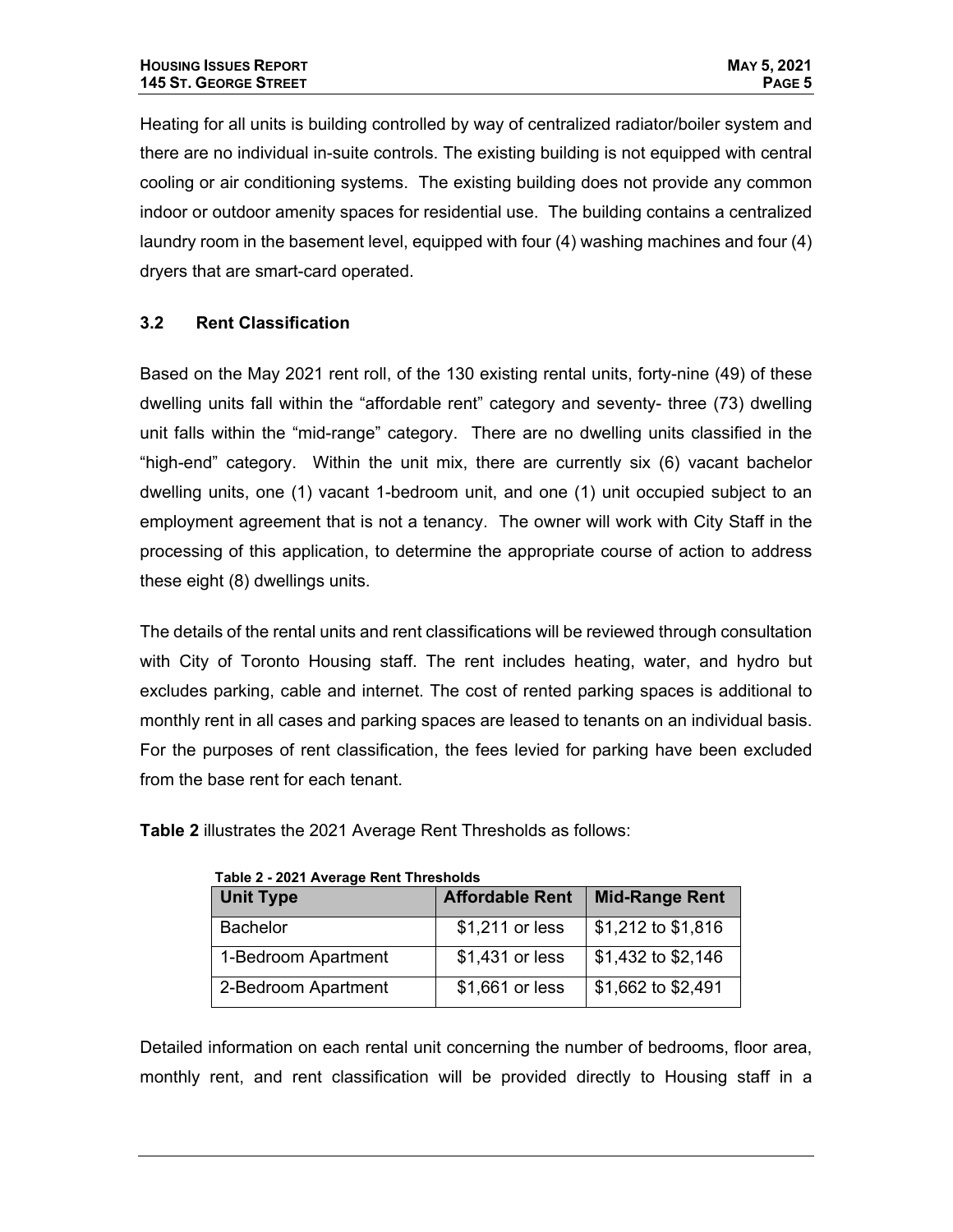confidential attachment. **Table 3** provides a summary of the number of units within each rent classification by dwelling unit type:

| <b>UNIT TYPE</b> | No. of<br><b>Affordable</b><br><b>Units</b><br>(< Affordable) | No. of Mid-<br><b>Range Unit</b><br>$(<$ Mid-<br>Range) | No. of High-<br><b>End Units</b><br>(> Mid-<br>Range) | <b>Total</b><br><b>Occupied</b> | <b>Total</b><br><b>Vacant</b> | <b>Total</b><br>Units $(H)$ |
|------------------|---------------------------------------------------------------|---------------------------------------------------------|-------------------------------------------------------|---------------------------------|-------------------------------|-----------------------------|
| <b>BACHELOR</b>  | 35                                                            | 31                                                      | 0                                                     | 66                              | 6                             | 72                          |
| 1-BEDROOM        | 10                                                            | 34                                                      | 0                                                     | 44                              |                               | 45                          |
| 2-BEDROOM        | 4                                                             | 8                                                       | 0                                                     | $13*$                           | 0                             | $13*$                       |
| <b>TOTAL</b>     | 49                                                            | 73                                                      | 0                                                     | $123*$                          |                               | $130*$                      |

**Table 3 – Summary of Existing Rental Units, 145 St. George Street, May1st, 2020** 

\*Including one unit occupied subject to an employment agreement that is not a tenancy

#### **4.0 The Proposal & Rental Replacement**

#### **4.1 The Proposal**

The proposal seeks to demolish the existing 12-storey residential building to redevelop the subject site with a 29-storey residential building containing 341 residential dwelling units, which includes 130 rental replacement units and 211 additional dwelling units. The 130 rental replacement units within the proposed building represent 100% rental replacement, in compliance with City policies and by-law requirements regarding rental replacement. The unit distribution is as follows:

The replacement units are proposed to be distributed within the first to ninth floors of the proposed building. The rental units will be replaced at the same number and type of dwelling unit, similar size and similar rents to those in effect at the time of the redevelopment application filing. A more comprehensive description of the proposal is included in the accompanying Planning Report, prepared by Goldberg Group and filed under separate cover.

The notable features of the proposed redevelopment are as follows:

 The building will contain a total of 341 dwelling units and distributed as follows in Table 4: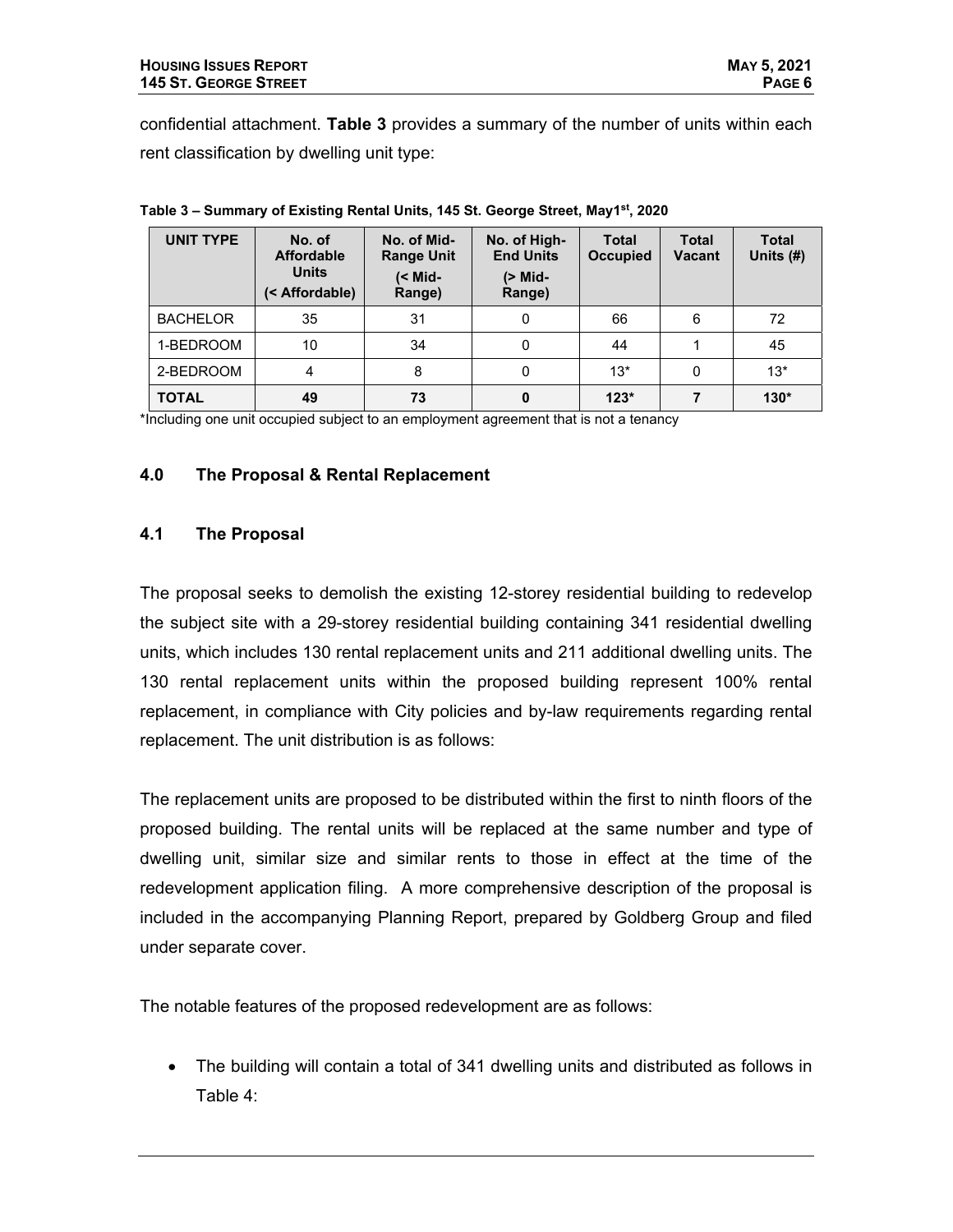| <b>Unit Type</b>      | Rental<br><b>Replacement</b> | $\frac{0}{0}$ | <b>New</b><br><b>Dwelling</b><br><b>Units</b> | $\frac{9}{6}$ |
|-----------------------|------------------------------|---------------|-----------------------------------------------|---------------|
| <b>Bachelor</b>       | 72                           | 55            |                                               | 0             |
| 1 Bedroom             | 45                           | 35            | 151                                           | 72            |
| 2 Bedroom             | 13                           | 10            | 37                                            | 18            |
| 3 Bedroom             | 0                            | ŋ             | 23                                            | 11            |
| <b>TOTAL</b>          | 130                          | 100 %         | 211                                           | 100%          |
| <b>TOTAL COMBINED</b> |                              | 341 (100%)    |                                               |               |

#### **Table 4 – Dwelling Unit Distribution**

- The residential lobby addresses St. George Street. Within the lobby are the common mail room and parcel delivery area, access to ground floor dwelling units, elevator to the floors above, ground floor amenity areas, pet amenity areas, loading and servicing areas, a short-term vehicle parking space, and bicycle storage areas.
- A publicly accessible privately owned open space (POPS) is proposed along the St. George frontage with an area of 317 square metres and is integrated with the proposed ground floor amenity areas. The POPS is designed with articulated hardscaping, high-quality landscaping, seating areas, and public art. The majority of existing trees on public and private property are preserved, subject to feasibility.
- Indoor and outdoor amenity space is provided on the ground floor and the  $8<sup>th</sup>$  floor of the building for a total of 1,233.6  $\text{m}^2$ . A total of 719.5  $\text{m}^2$  is provided for indoor amenity and a total of  $514.1 \text{ m}^2$  is provided for outdoor amenity. Amenity space plans are found in the **Appendix A**. Amenity spaces feature the following:
	- o pet amenities, including pet wash stations and enclosed active areas;
	- $\circ$  outdoor amenity is contiguous and integrated with proposed POPS for accessibility and high-visibility from the public realm; and
	- $\circ$  8<sup>th</sup> floor amenity space includes: flexible and programmable indoor amenity space, contiguous with large outdoor terrace. Outdoor terrace includes lounge areas, high-quality landscaping and plantings for screening and overall enhancement of amenity space.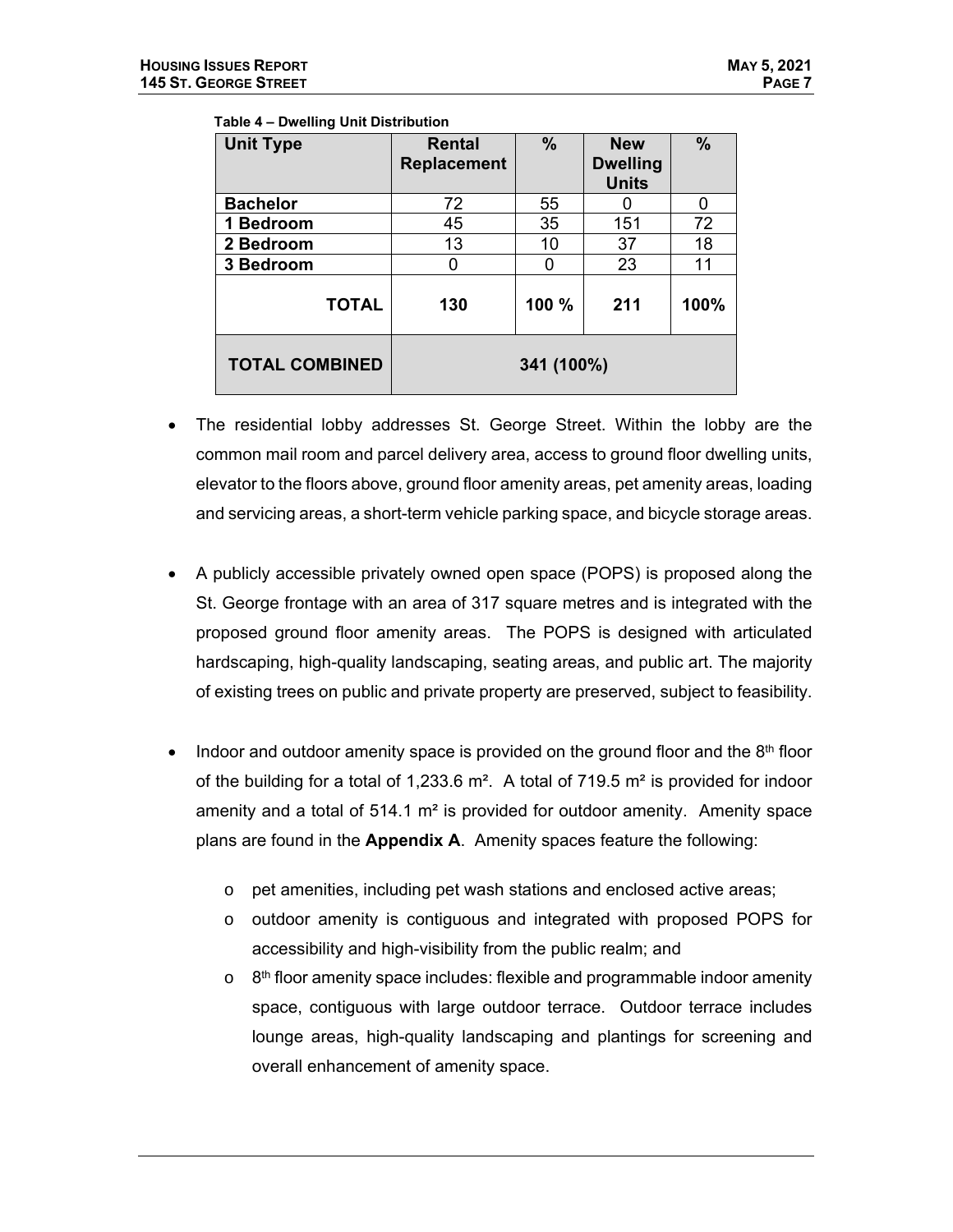Parking is accessed from a driveway at the eastern limit of the Prince Arthur frontage. Two (2) levels of underground parking are proposed. A total of 94 parking spaces are provided as follows: 90 spaces for residential use and four (4) spaces for visitor parking spaces. One (1) of the visitor parking spaces is provided at grade for short-term use. Of the total 94 parking spaces provided, 19 will be equipped with electric vehicle supply equipment (EVSE).

#### **4.2 Rental Replacement Units**

The rental replacement units will be distributed within the first to ninth floors of the proposed building. The rental replacement units will consist of:

- 72 bachelor units with an average size of approximately 40.1  $\text{m}^2$  (432 ft<sup>2</sup>);
- $\bullet$  45 one-bedroom units with an average size of approximately 61.3 m<sup>2</sup> (660 ft<sup>2</sup>);
- $\bullet$  13 two-bedroom units with an average size of 71.9 m<sup>2</sup> (774 ft<sup>2</sup>)

This unit mix provides for a variety of unit sizes, however all rental replacement units will be of comparable size to the existing dwelling units. Comparison of average unit sizes is detailed further below. A comparison of the average size of existing rental units versus the replacement units is detailed in **Table 5** below.

The existing building floor plans will be provided directly to Housing staff in a confidential attachment.

#### **5.0 Policy Framework**

The policy context that applies to the subject application is the Provincial Policy Statement, 2020 (the "PPS"), the Growth Plan for the Greater Golden Horseshoe, 2020 (Growth Plan), the City of Toronto Official Plan (City OP), and City of Toronto Municipal Code Chapter 667, enacted pursuant to Section 111 of the City of Toronto Act, 2006. As mentioned, this HIR is intended to be confined to the analysis of the proposal from a housing policy perspective. Therefore, to the extent possible, it will not reproduce the land use planning analysis for the proposal as it is contained in our Planning Report being submitted concurrently.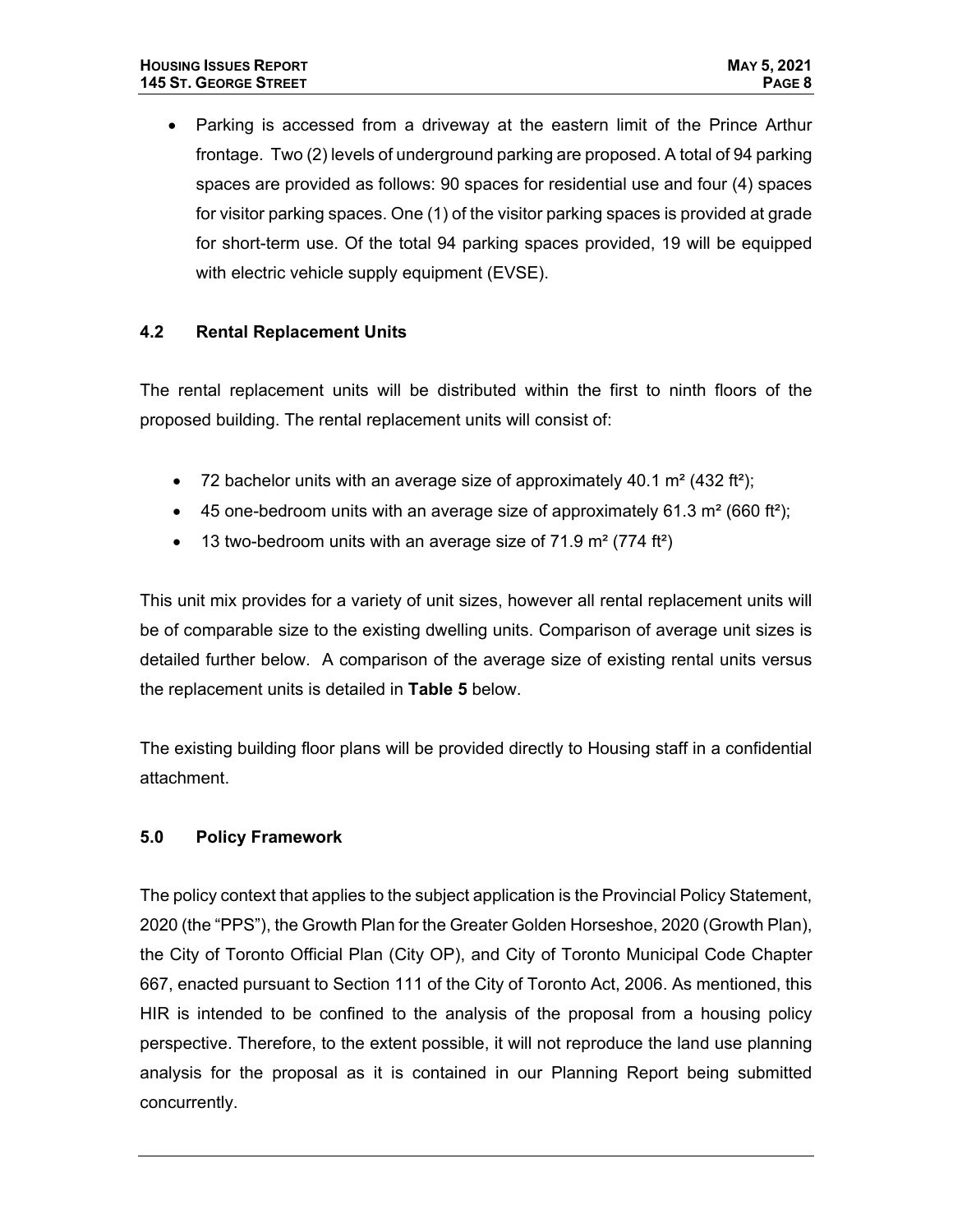# **5.1 Provincial Policy Statement 2020 (PPS) and The Growth Plan for the Greater Golden Horseshoe 2020 (The Growth Plan)**

The PPS 2020 came into effect on May 1, 2020. This document provides policy direction on matters of Provincial interest and all planning applications "shall be consistent with" the PPS. The Growth Plan came into effect on May 16, 2019, and was further amended on August 28, 2020 and derives its authority from the *Places to Grow Act, 2005*. The Growth Plan should be read in conjunction with the PPS, however in the event of a conflict between the Growth Plan and the PPS, the Growth Plan prevails. All applications are required to conform to the policies of the Growth Plan.

## **5.1.1 Provincial Policy Statement 2020 (PPS)**

The PPS contains policies that promote and encourage development in built-up areas where services and infrastructure are available so that development can be compact, intensified where appropriate with increased density, and a mix of residential types aimed at making better, more efficient and optimized use of land and infrastructure.

Section 1.4 relates to Housing Policies and indicates the following:

- To provide an appropriate range and mix of housing options and densities required to meet projected requirements of current and future residents of the *regional market area,* planning authorities shall (a) maintain at all times the ability to accommodate residential growth for a minimum of 15 years through *residential intensification* and *redevelopment* and if necessary, lands which are *designated*  and *available* for residential development (1.4.1(a));
- Planning authorities shall provide for an appropriate range and mix of *housing options* and densities to meet projected market-based and affordable housing needs of current and future residents of the *regional market area* (1.4.3);
- Permitting and facilitating all *housing options* required to meet the social, health, economic and well-being requirements of current and future residents, including *special needs* requirements and needs arising from demographic changes and employment opportunities (1.4.3.(b)(1));
- Permitting and facilitating all types of *residential intensification*, including additional residential units, and *redevelopment* in accordance with policy 1.1.3.3 (1.4.3(b)(2);
- Directing the development of new housing towards locations where appropriate levels of *infrastructure* and *public service facilities* are or will be available to support current and projected needs (1.4.3(c));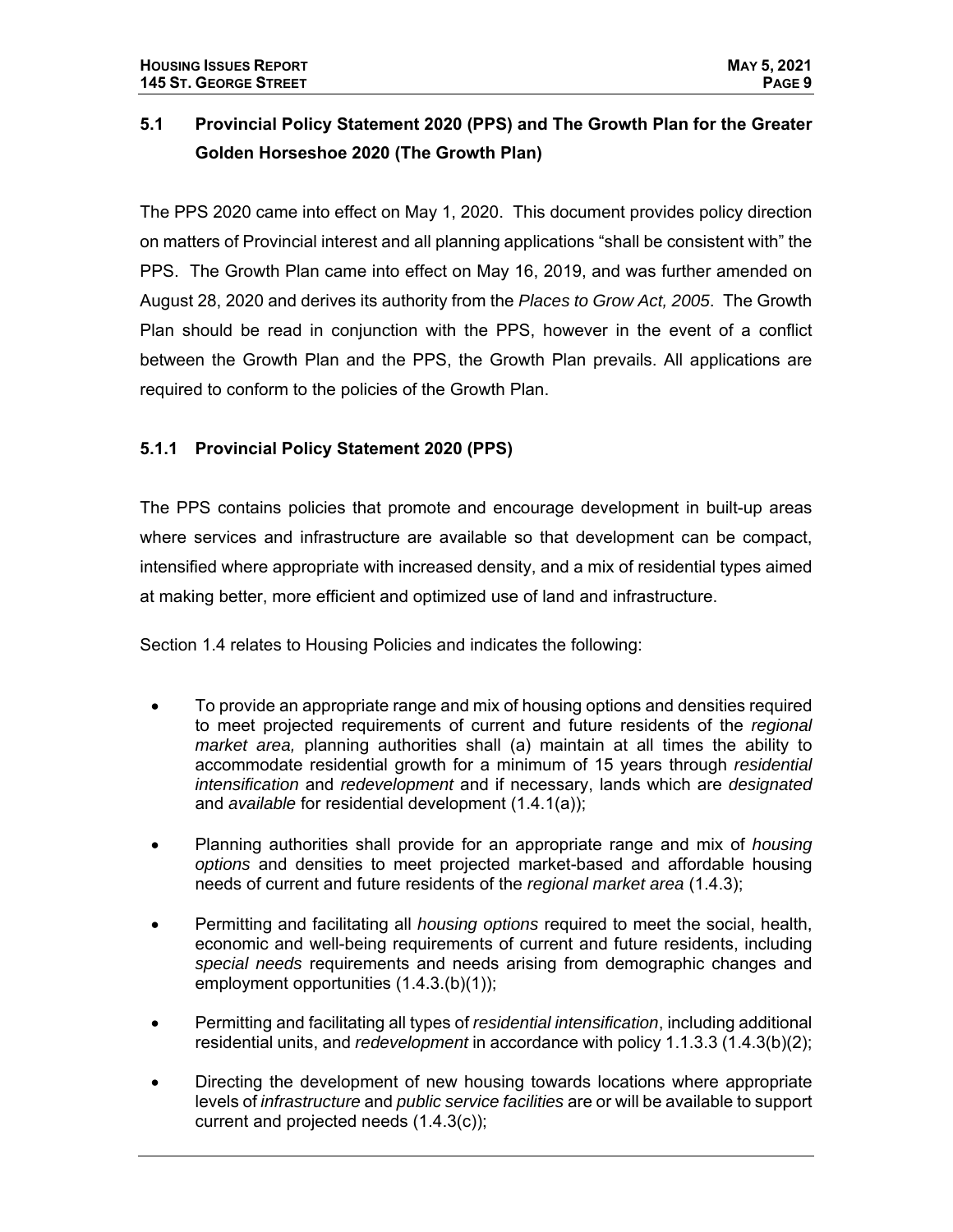- Promoting densities for new housing which efficiently use land, resources, *infrastructure* and *public service facilities*, and support the use of *active transportation* and transit in areas where it exists or is to be developed (1.4.3(d));
- Requiring *transit-supportive* development and prioritizing *intensification*, including potential air rights development, in proximity to transit, including corridors and stations (1.4.3(e)); and
- Establishing development standards for *residential intensification*, *redevelopment*  and new residential development which minimize the cost of housing and facilitate compact form, while maintaining appropriate levels of public health and safety  $(1.4.3(f)).$

#### **5.1.2 The Growth Plan for the Greater Golden Horseshoe (Growth Plan)**

Many of the Provincial policy themes enunciated in the PPS have been further articulated, augmented, and strengthened in the Growth Plan. The Growth Plan generally aims to, among other things, revitalize downtowns to become vibrant and convenient centers, create complete communities that offer more options for living, working, shopping, and playing; provide greater choice in housing types to meet the needs of people at all stages of life; curb urban sprawl; protect farmland and green spaces; and reduce traffic gridlock by improving access to a greater range of transportation choices. Similar to the PPS, the Growth Plan encourages compact, vibrant complete communities, optimizing the use of land and infrastructure in order to support growth in a compact efficient form.

Section 2.2.6 of the Growth Plan deals with housing. Section 2.2.6.1 (a)(i) of the Growth Plan speaks to housing and the need to "identify a diverse range and mix of housing options and densities, including additional residential units and *affordable* housing to meet projected needs of current and future residents."

Policy 2.2.6(2) states that, in implementing Policy 2.2.6(1), municipalities will support the achievement of complete communities by: planning to accommodate forecasted growth; planning to achieve the minimum intensification and density targets; considering the range and mix of housing options and densities of the existing housing stock; and planning to diversify the overall housing stock across the municipality.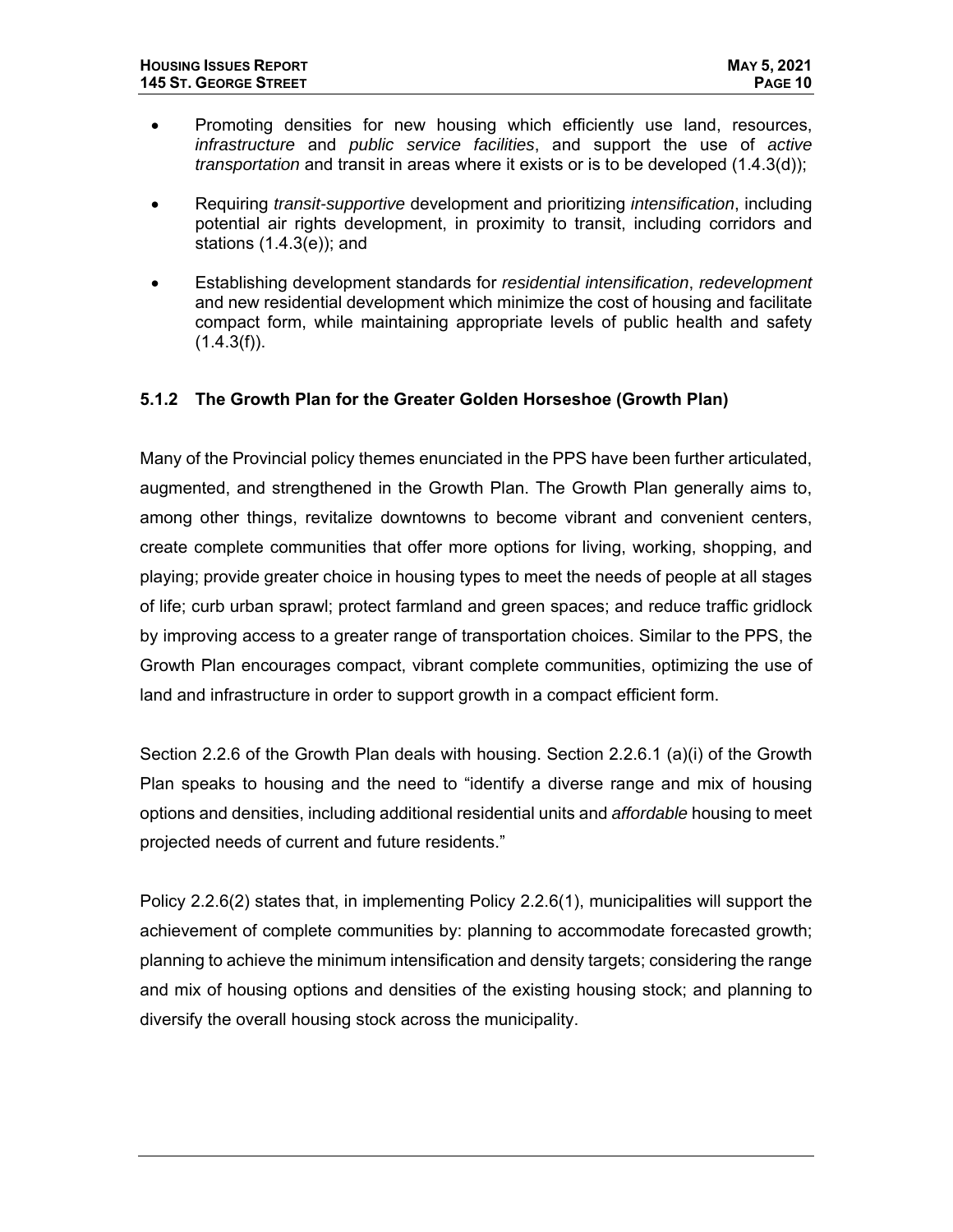In accordance with Policy 2.2.6(3), municipalities will consider the use of available tools to require that multi-unit residential developments incorporate a mix of unit sizes to accommodate a diverse range of household sizes and incomes.

#### **5.1.3 Summary of The PPS and The Growth Plan**

The subject site is located within an area as defined by the Growth Plan as a *Major Transit Station Area* and is in an area of the City where growth is planned and encouraged. The subject site is approximately 60 m from St. George Subway Station which is well within the 500 m radius of a Major Transit Station Area. The subject site is also within 300 m of Spadina Subway Station to the west, and 500 m of Museum Subway Station to the east. The proposal satisfies many of the PPS and Growth Plan policy objectives. In particular, the subject site's proximity to the St. George Subway Station and other modes of active transportation, such as walking and cycling, contribute to the ongoing utilization of transit, minimizing vehicle trips, and promoting energy efficiency. The subject site is also located within short and convenient walking distance to employment uses and major institutional uses, shopping, entertainment and dining.

The PPS housing policies of Section 1.4 identify the need for municipalities to provide for an appropriate range of housing options and densities and directs new development towards appropriate locations where the levels of infrastructure and public services are available. The PPS also promotes densities for new housing that efficiently use land, resources, infrastructure, public service facilities, and supports the use of alternative transportation modes and transit. The proposed development provides for 100% rental replacement, introduces a range of unit types and sizes in the neighbourhood, and proposes an increase in density within an area that is rich in commercial, institutional, retail, and office services that is exceptionally well-served by transit.

From a Growth Plan perspective, the increased number, broadened range, and greater choice of housing, together with proximity to a subway station contributes to achieving a more complete community in this part of the City. The increase in density on this underutilized site will support and contribute to the viability of existing and planned transit infrastructure and service levels in the area. In view of the above, the subject application is consistent with the PPS and is in conformity with the Growth Plan.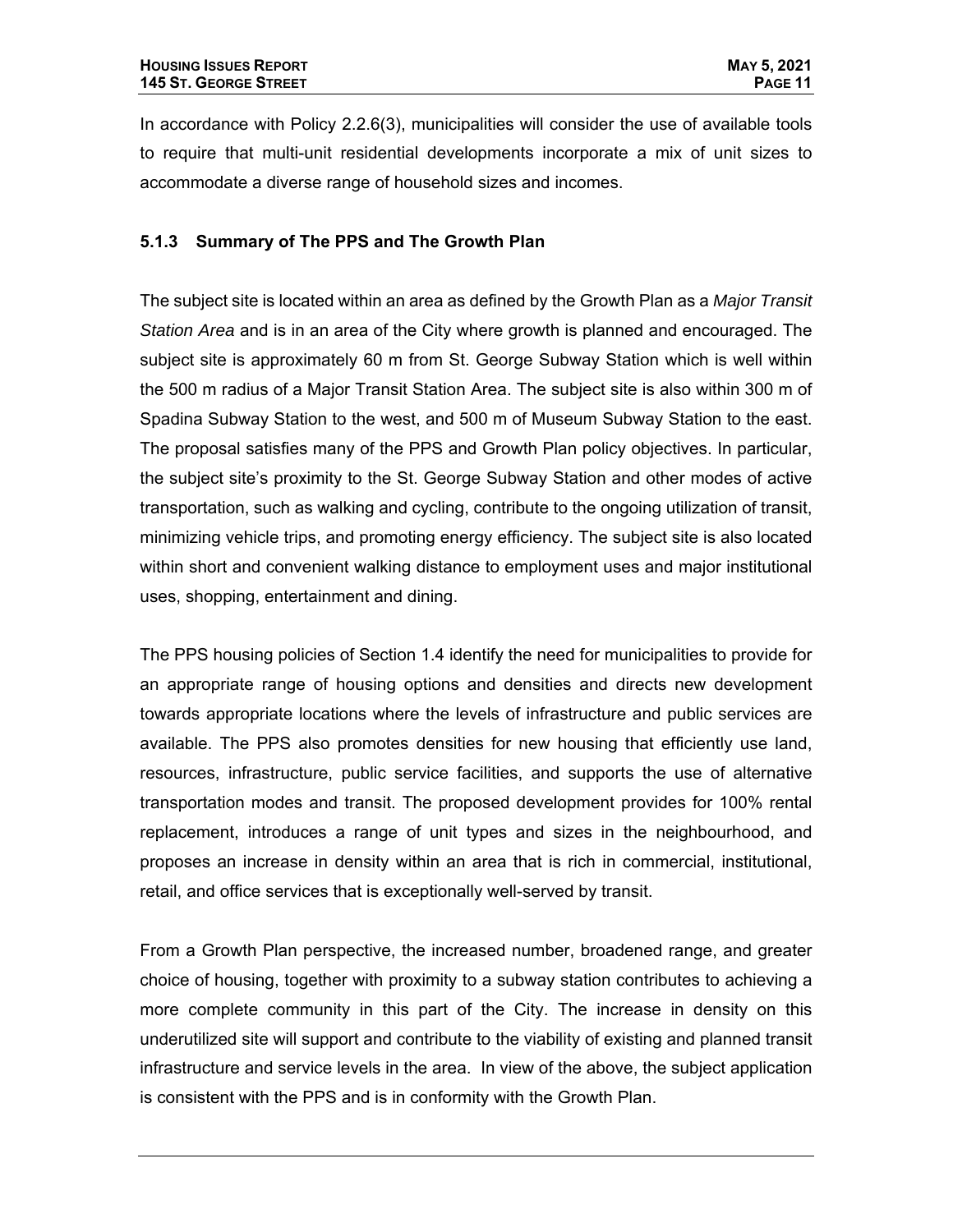#### **5.2 City of Toronto Official Plan (City OP)**

#### **5.2.1 Housing Policies – City OP**

The City OP provides policy direction concerning the provisions of housing. For instance, Section 1.2 of the City OP provides the 'Principles for a Successful Toronto', wherein one of the principles promoted is that "housing choices are available for all people in their communities at all stages of their lives".

Section 3.2.1 provides the Housing Policies of the City OP, including the following:

- 3.2.1.1 "A full range of housing, in terms of form, tenure and affordability, across the City and within neighbourhoods, will be provided and maintained to meet the current and future needs of residents. A full range of housing includes: ownership and rental housing, affordable and mid-range rental and ownership housing…housing that meets the needs of people with physical disabilities…"
- 3.2.1.2 "The existing stock of housing will be maintained and replenished. New housing supply will be encouraged through intensification and infill that is consistent with this Plan."
- 3.2.1.3 "Investment in new rental housing, particularly affordable rental housing, will be encouraged by a co- ordinated effort from all levels of government through implementation of a range of strategies, including effective taxation, regulatory, administrative policies and incentives"

The above policies speak to ensuring that both the current and future needs of residents are met across the City and within neighbourhoods. This is aimed at accommodating growth generally in the City and within different neighbourhoods to ensure that housing choices and needs are addressed and accommodated where people live. In doing so, people seeking housing alternatives in their neighbourhood can be accommodated within the neighbourhood without the need to dislocate, due to their housing needs. This is particularly pertinent to families and our aging population.

Section 3.2.1.6 of the City OP indicates the following:

3.2.1.6 New development that would have the effect of removing all or a part of a private building or related group of buildings, and would result in the loss of six or more rental housing units will not be approved unless: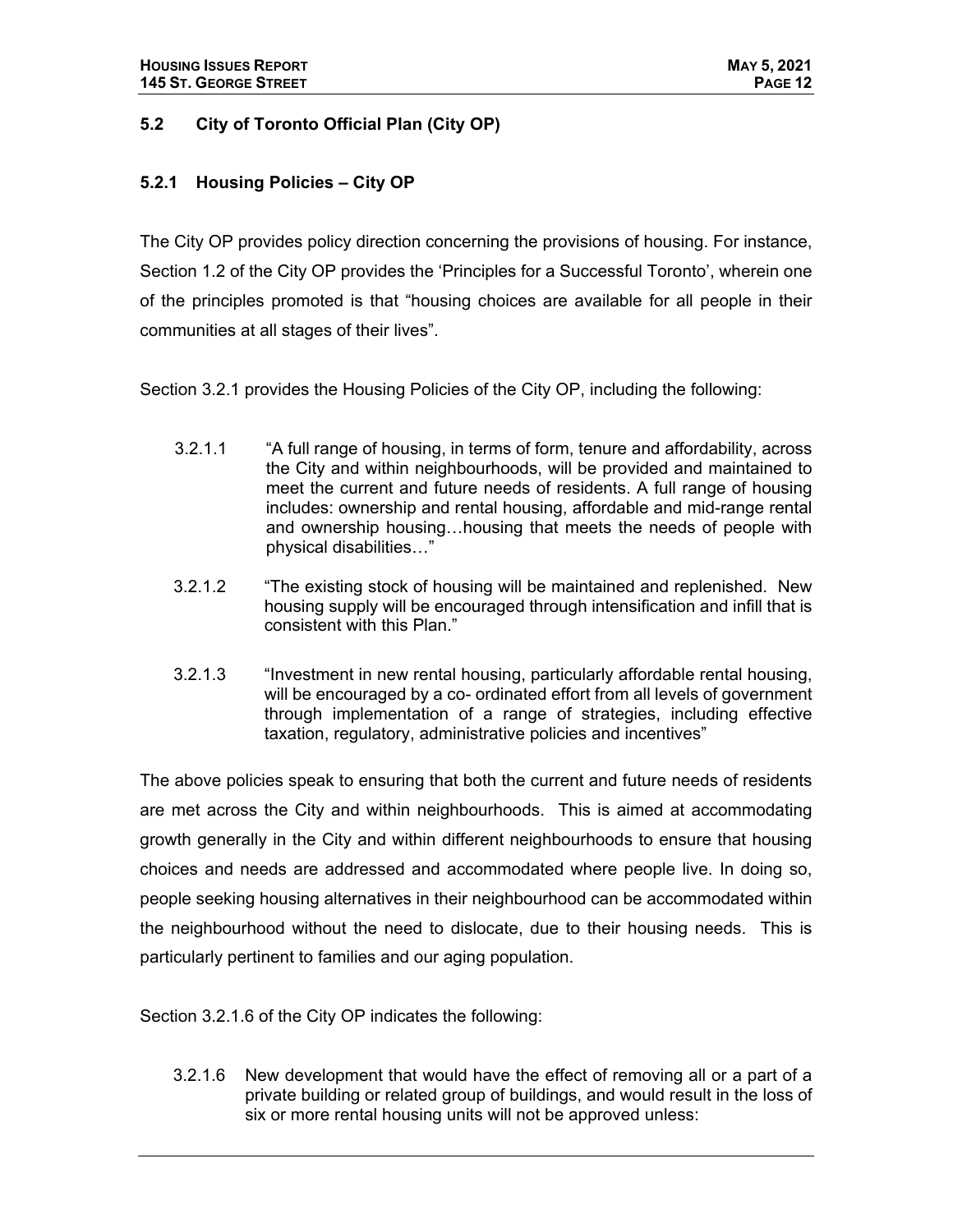- a) all of the rental housing units have rents that exceed mid-range rents at the time of application, or
- b) in cases where planning approvals other than site plan are sought, the following are secured:
	- i. at least the same number, size and type of rental housing units are replaced and maintained with rents similar to those in effect at the time the redevelopment application is made;
	- ii. for a period of at least 10 years, rents for replacement units will be the rent at first occupancy increased annually by not more than the Provincial Rent Increase Guideline or a similar guideline as Council may approve from time to time; and
	- iii. an acceptable tenant relocation and assistance plan addressing the right to return to occupy one of the replacement units at similar rents, the provision of alternative accommodation at similar rents, and other assistance to lessen hardship, or
- c) in Council's opinion, the supply and availability of rental housing in the City has returned to a healthy state and is able to meet the housing requirements of current and future residents. This decision will be based on a number of factors, including whether:
	- i. rental housing in the City is showing positive, sustained improvement as demonstrated by significant net gains in the supply of rental housing including significant levels of production of rental housing, and continued projected net gains in the supply of rental housing;
	- ii. the overall rental apartment vacancy rate for the City of Toronto, as reported by the Canada Mortgage and Housing Corporation, has been at or above 3.0 per cent for the preceding four consecutive annual surveys;
	- iii. the proposal may negatively affect the supply or availability of rental housing or rental housing sub-sectors including affordable units, units suitable for families, or housing for vulnerable populations such as seniors, persons with special needs, or students, either in the City, or in a geographic sub-area or a neighbourhood of the City; and
	- iv. all provisions of other applicable legislation and policies have been satisfied."

The existing rental units on the site are subject to the policies of Section 3.2.1.6(a) and (b). As described above, the redevelopment proposal would have the effect of removing all of dwelling units within the existing building resulting in the loss of six or more rental dwelling units.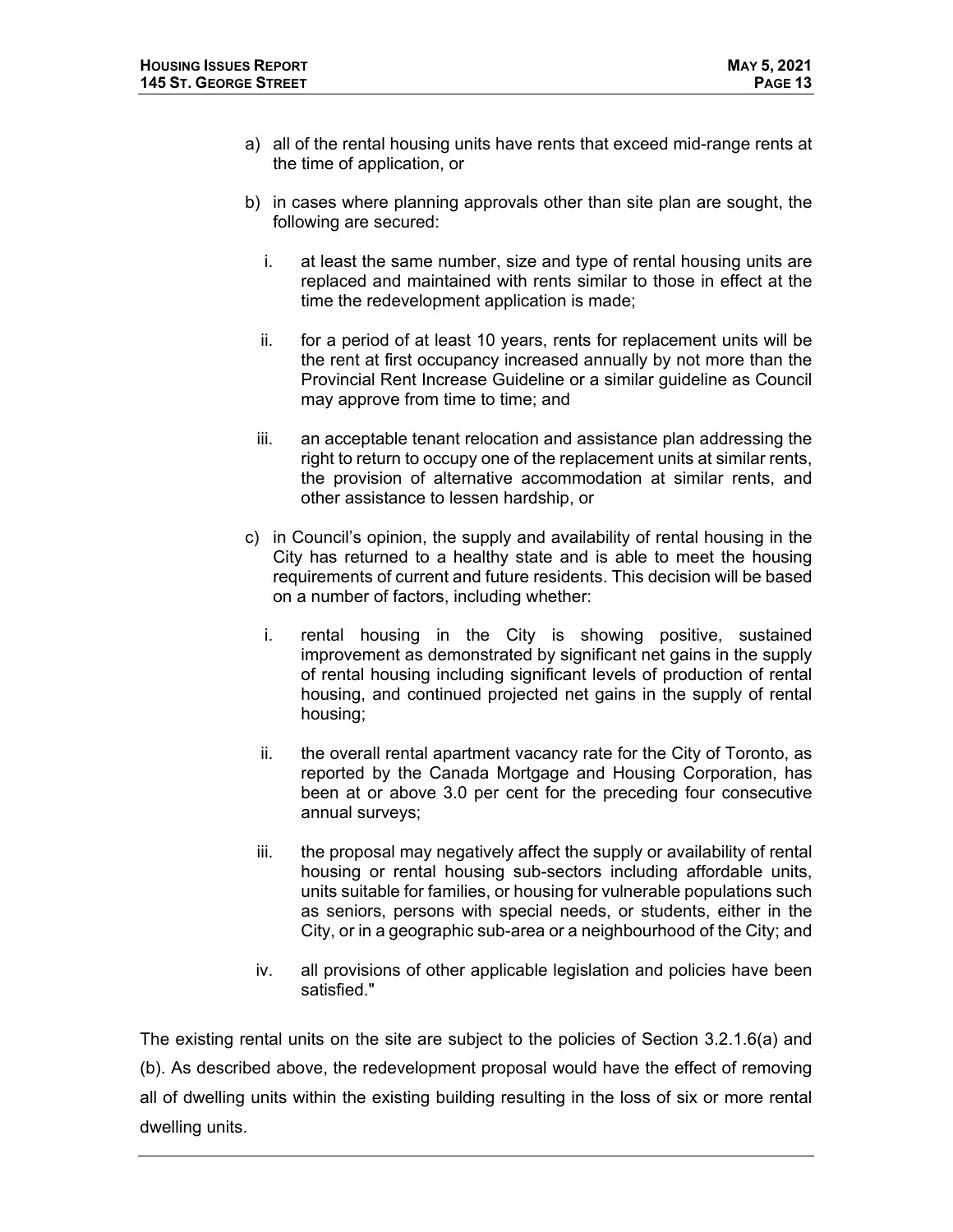The existing 130 rental dwelling units that are proposed to be demolished on the subject site are within the rental range level that requires the consideration of Policy 3.2.1.6(a). In response to Policy 3.2.1.6(b), the proposal will provide the same number and type of rental units and will be of comparable size. Comparison of the average unit sizes of existing and proposed dwelling unit sizes are detailed in Table 5 below:

| <b>Unit Type</b>       | <b>Number</b> | Average           | Average           | Average             | Average            | % Change          |
|------------------------|---------------|-------------------|-------------------|---------------------|--------------------|-------------------|
|                        |               | <b>Existing</b>   | <b>Proposed</b>   | <b>Existing</b>     | <b>Proposed</b>    | in Average        |
|                        |               | <b>Size</b>       | <b>Size</b>       | <b>Size</b>         | <b>Size</b>        | <b>Unit Sizes</b> |
|                        |               | (m <sup>2</sup> ) | (m <sup>2</sup> ) | (f t <sup>2</sup> ) | (ft <sup>2</sup> ) |                   |
| <b>Bachelor</b>        | 72            | 40.8              | 40.1              | 439                 | 432                | 1.7%              |
| $1 - \text{Bedroom}^2$ | 45            | 64.7              | 61.3              | 696                 | 660                | 5.3%              |
| 2-Bedroom              | 13            | 76.0              | 71.9              | 818                 | 774                | 5.3%              |

 **Table 5 – Average Unit Comparison: Existing versus Proposed Dwelling Units** 

The replacement unit sizes will be comparable to existing sizes. In addition, the replacement units offer improvements/enhancements over existing conditions. The proposed building will incorporate a Privately-Owned Publicly Accessible Open Space (POPS), indoor and outdoor amenity areas, pet amenity facilities, underground parking, and secured bicycle parking storage areas. The proposed replacement units will be similar in size and will include appliance upgrades, central heat/air conditioning with insuite controls, and in-suite laundry facilities. Additional common indoor and outdoor amenity areas are also proposed on the ground floor, and  $8<sup>th</sup>$  floor of the building (**Appendix A**).

The applicant will work with City staff and tenants to determine an appropriate Tenant Relocation and Assistance Plan.

It is our opinion that the proposal conforms to the applicable housing policies of the City Official Plan.

### **5.2.2 Housing Policies – The Downtown Secondary Plan**

The subject site is located within the Downtown Secondary Plan. With respect to housing, the Downtown Plan seeks to provide more detailed vision for Downtown Toronto. Provisions for new housing and the need to meet the needs of households for those with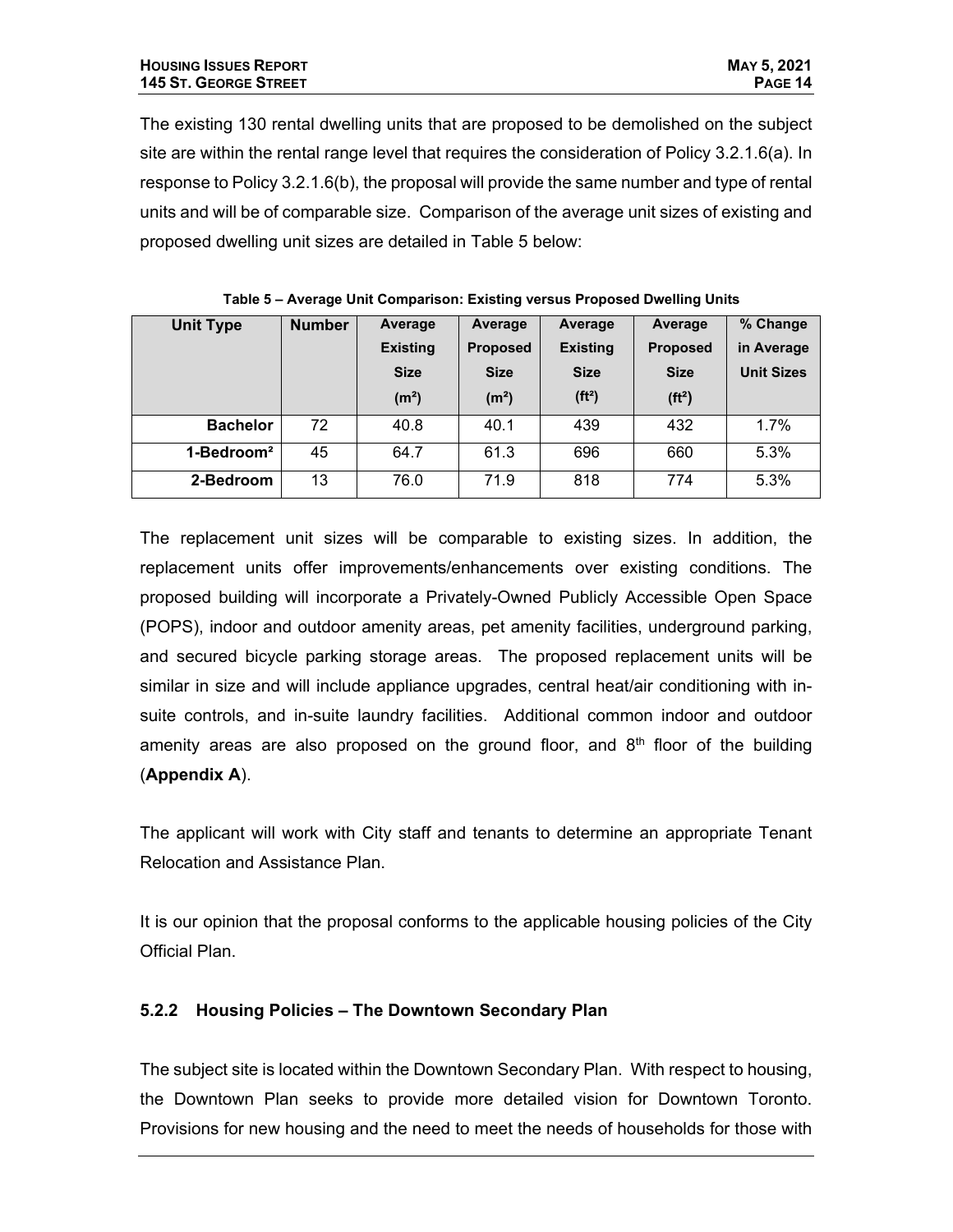children, youth and seniors are included in the plan. The Downtown Plan refers to vertical communities that meets the needs of vulnerable populations, as well as lower to middle income households for whom rising housing costs are a growing concern, will be required. This stock provides much needed diversity of housing types for vulnerable residents that are not typically found to the same extent in other areas of the City.

The specific policies of the Downtown Plan that apply to the subject site are:

- 11.1 To achieve a balanced mix of unit types and sizes, and support the creation of housing suitable for families, development containing more than 80 new residential units will include:
	- 11.1.1 a minimum of 15 per cent of the total number of units as 2-bedroom units;
	- 11.1.2 a minimum of 10 per cent of the total number of units as 3-bedroom units;
	- 11.1.3 an additional 15 per cent of the total number of units will be a combination of 2-bedroom and 3-bedroom units, or units that can be converted to 2 and 3-bedroom units through the use of accessible or adaptable design measures.
- 11.3 Residential units will include where appropriate: storage space; operable windows; bedrooms that contain closets and the provision of balconies or terraces shall be encouraged.
- 11.4 Where new development would have the effect of removing all of part of a private dwelling or related group of buildings, and would result in the loss of ten or more dwelling rooms, excluding dwelling rooms operated by a postsecondary institution or similar residences, the City may request an acceptable tenant relocation, and assistance plan to lessen the hardship.
- 11.5 New development that would have the effect of removing all or part of a private building or related group of buildings, and would result in the loss of ten or more dwelling rooms, may also be requested as a community benefit in accordance with and subject to the appliable legislation to:
	- 11.5.1 replace and maintain at least the same amount and residential floor area as rental housing; and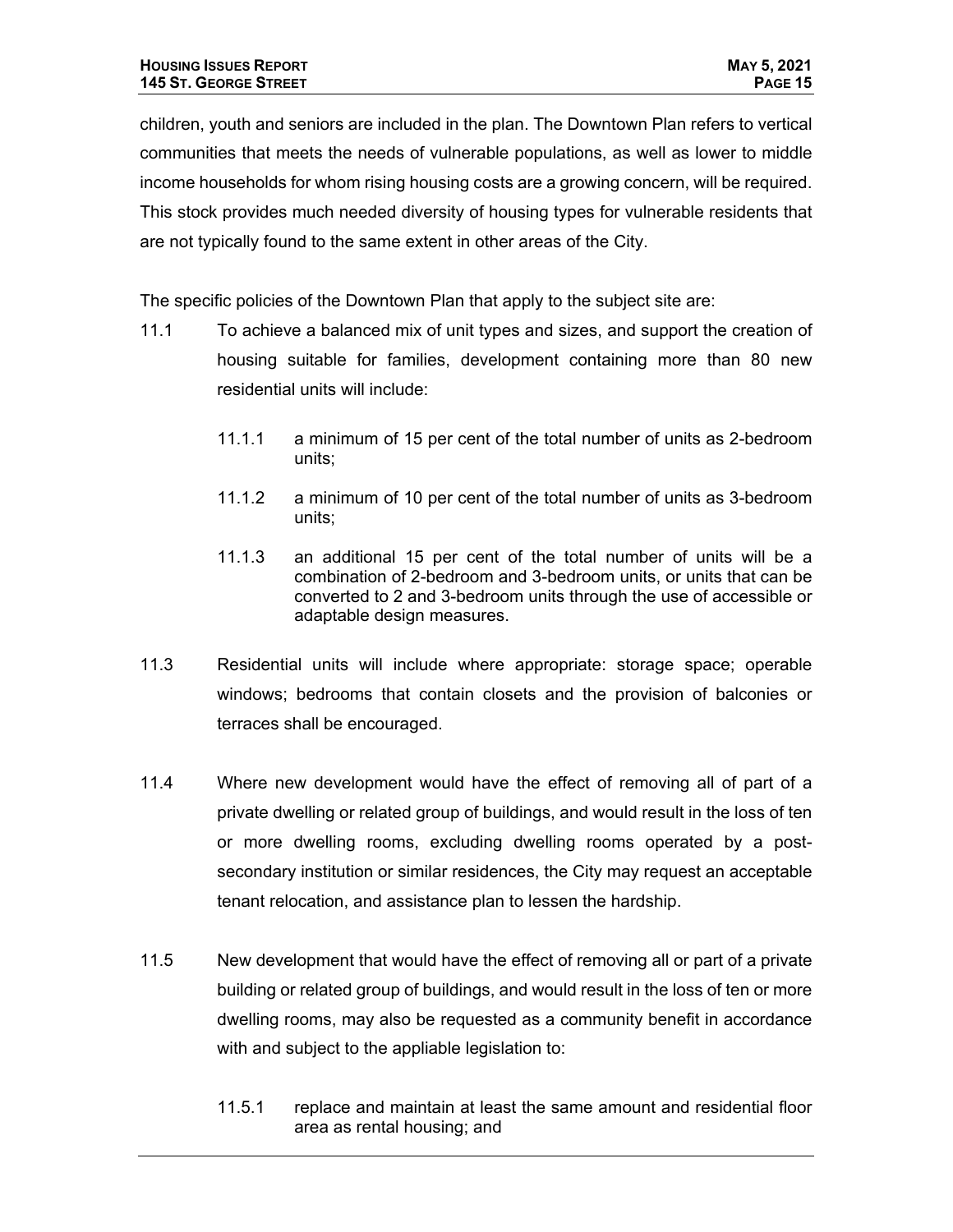11.5.2 for the period of at least 10 years, the rents for replacement housing will be similar to those in effect at the time the development application is made.

The unit mix including both rental replacement and new dwelling units achieves the unit size requirements of policy 11.1. As described earlier in Table 4, existing units will be wholly replaced with the same number and type and with comparable average size units. The new dwelling units meet the minimum 10% of 3-bedroom units and a minimum 15% of 2-bedroom units. In response to policy 11.4 and 11.5, as mentioned previously, the owner and City staff will work together to formulate an acceptable tenant relocation and assistance plan for existing residents as this application process advances.

#### **5.3 City of Toronto Municipal Code Chapter 667 – Residential Rental Property Demolition and Conversion**

City of Toronto Municipal Code Chapter 667 is the City of Toronto Residential Rental Property Demolition and Conversion Control By-law, enacted pursuant to Section 111 of the City of Toronto Act, 2006. The provisions of this chapter regulate the demolition and conversion of residential rental properties within the City. Since the subject application seeks to demolish and replace more than six (6) existing rental apartment units, the subject proposal will require a permit in accordance with Chapter 667.

### **6.0 Overall Conclusions**

It is our opinion that the proposal incorporates a rental replacement element that meets the intent of the housing related policies of the PPS, the Growth Plan, the City Official Plan, specifically Policy 3.2.1.6(b), and the housing policies of the Downtown Plan. The proposal provides for additional housing, on a subject site that is located within the *Downtown area*, in extremely close proximity to existing transit, parks, schools and other amenities of daily living, such as retail and entertainment.

The proposed rental replacement units and overall program will represent a significant improvement in housing and amenity as compared to the existing building that was originally built in 1959. The rental replacement units will be of higher quality with modern elements not currently included in the existing building, as well as the provision of indoor and outdoor amenity areas. The owner will coordinate with City staff to formulate an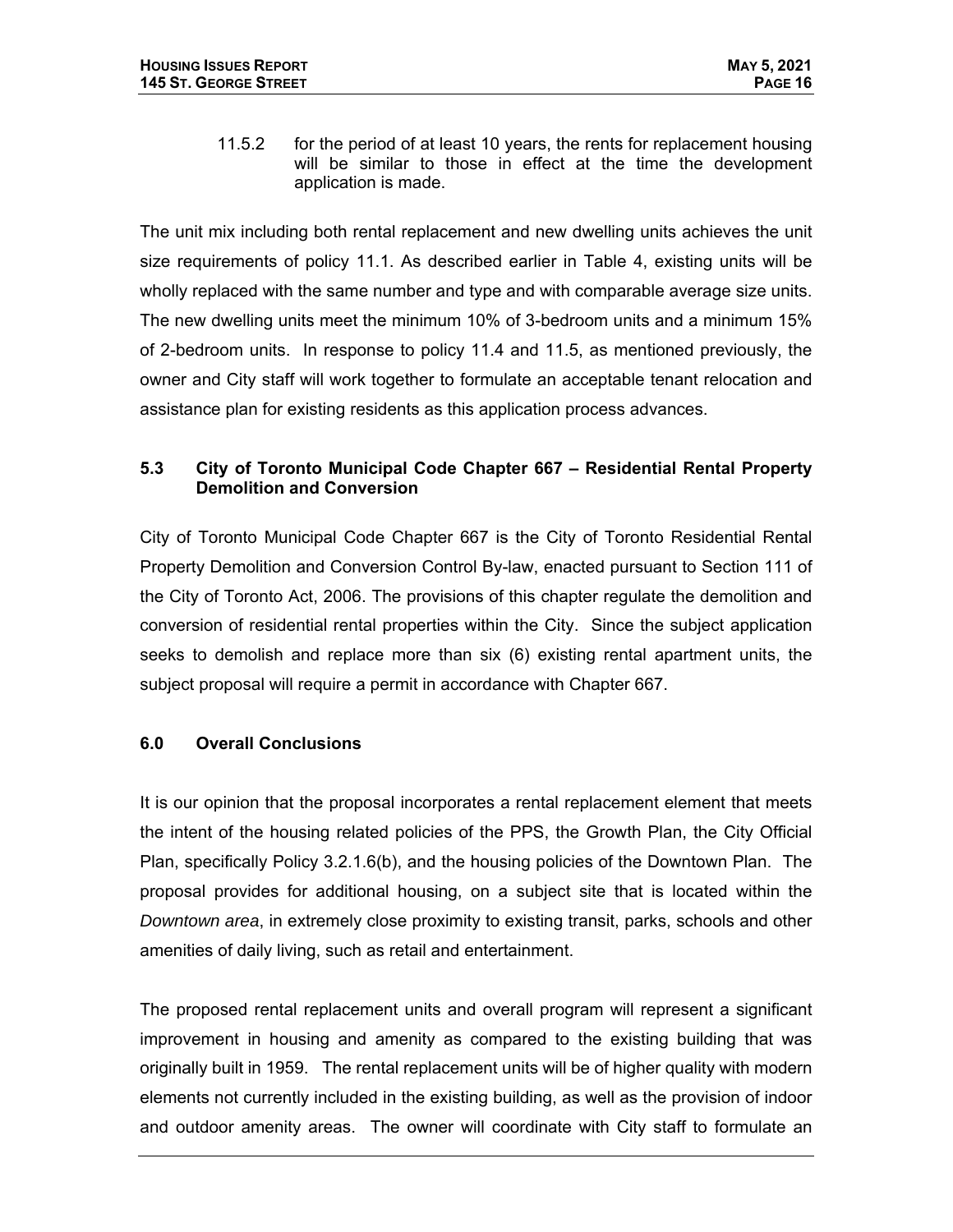appropriate tenant relocation and assistance plan to guarantee protection of rental tenure, guaranteed rental structure and assistance in relocation.

In view of the above, it is our opinion that the application of rental housing demolition (RHD) in accordance with Municipal Code Chapter 667 and is appropriate and desirable and is consistent with Section 111 of the City of Toronto Act , and accordingly should be approved.